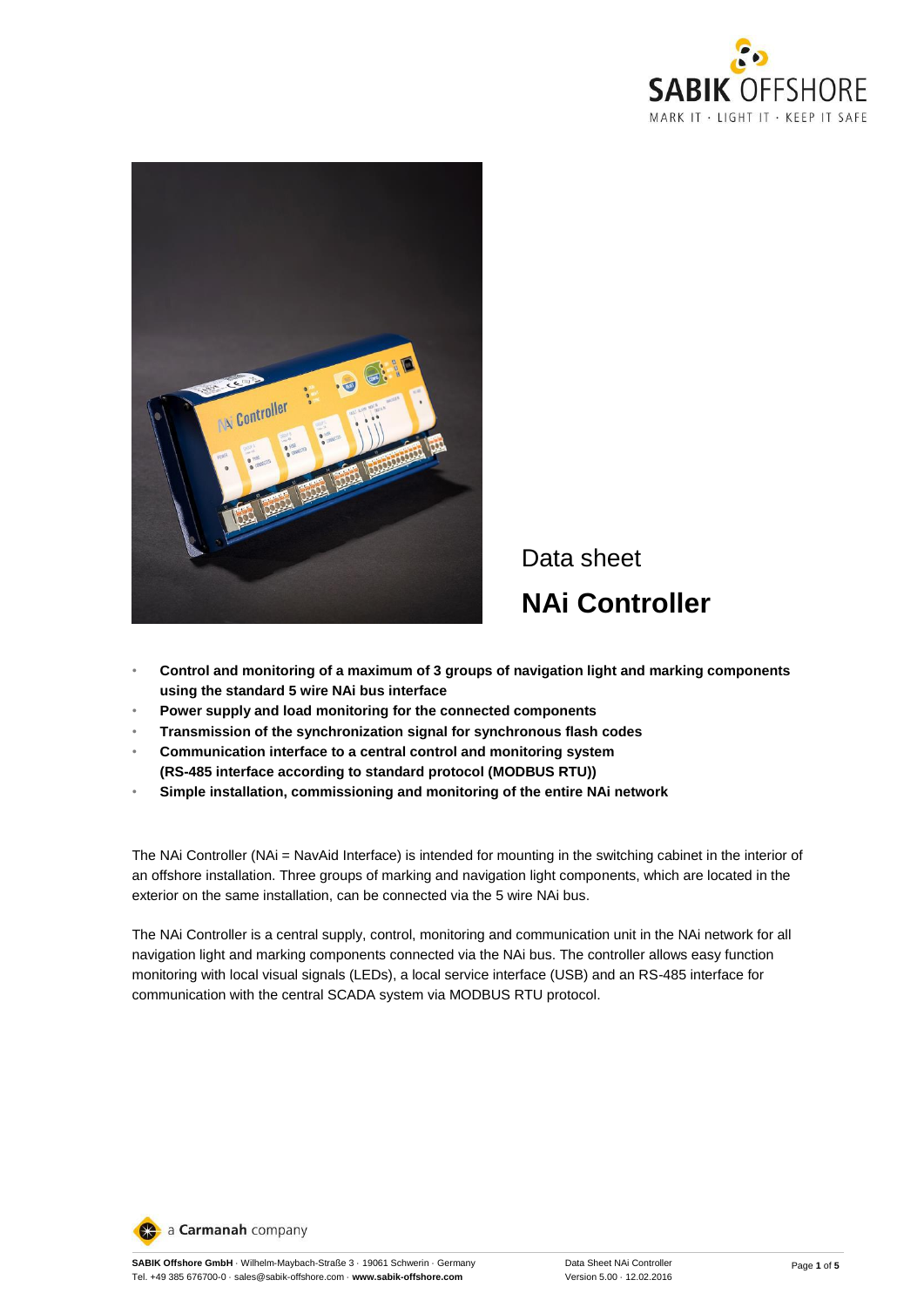

#### **Interface and functions**

|                                                    | <b>NAi Controller</b>                                                           | RUN<br>TEST<br>MODI<br><b>IIGHT</b><br><b>B</b><br><b>CONFIG</b><br><b>RESET</b><br><b>SYNC</b><br>C                                                                                                                                                                                                                                                                         |  |  |  |
|----------------------------------------------------|---------------------------------------------------------------------------------|------------------------------------------------------------------------------------------------------------------------------------------------------------------------------------------------------------------------------------------------------------------------------------------------------------------------------------------------------------------------------|--|--|--|
| <b>POWER</b>                                       | <b>GROUP A</b><br>$l$ max $-6A$<br><b>FUSE</b><br><b>CONNECTED</b>              | <b>GROUP B</b><br><b>GROUP C</b><br><b>FAULT ALARM NIGHT IN</b><br><b>ANALOGUE IN</b><br><b>RS 485</b><br>$l$ max $-6A$<br>$1$ max $-2A$<br><b>DIGITAL IN</b><br><b>FUSE</b><br><b>FUSE</b><br><b>CONNECTED</b><br><b>CONNECTED</b>                                                                                                                                          |  |  |  |
| <b>POWER</b>                                       | Power supply 9 to 36 V DC                                                       |                                                                                                                                                                                                                                                                                                                                                                              |  |  |  |
| <b>GROUP A</b><br><b>GROUP B</b><br><b>GROUP C</b> | $1 \text{ max} = 6 \text{ A}$<br>$1$ max = 6 A<br>$1 \text{ max} = 2 \text{ A}$ | 3 NavAid interfaces (connection to the NAi bus), each for the connection of a group of<br>navigation light components or marking components, each with load monitoring and state<br>display using LEDs in the front panel                                                                                                                                                    |  |  |  |
| <b>FAULT</b>                                       |                                                                                 | Fault output, galvanically isolated, with overload protection                                                                                                                                                                                                                                                                                                                |  |  |  |
| ALARM                                              |                                                                                 | Alarm output, galvanically isolated, with overload protection                                                                                                                                                                                                                                                                                                                |  |  |  |
| <b>NIGHT IN</b>                                    |                                                                                 | Input 'Night Mode', galvanically isolated                                                                                                                                                                                                                                                                                                                                    |  |  |  |
| <b>DIGITAL IN</b>                                  |                                                                                 | 2 digital inputs, galvanically isolated, for general use                                                                                                                                                                                                                                                                                                                     |  |  |  |
| <b>ANALOGUE IN</b>                                 |                                                                                 | 2 analogue inputs 0 to 50 V, for general use                                                                                                                                                                                                                                                                                                                                 |  |  |  |
| <b>RS 485</b>                                      |                                                                                 | RS-485 interface for communication with the control center                                                                                                                                                                                                                                                                                                                   |  |  |  |
| <b>RUN</b>                                         |                                                                                 | Operation indicator of the LightGuard NAi controller                                                                                                                                                                                                                                                                                                                         |  |  |  |
| <b>NIGHT</b>                                       |                                                                                 | Day-Night identification: LED is illuminated in night mode                                                                                                                                                                                                                                                                                                                   |  |  |  |
| SYNC                                               |                                                                                 | Display of the GPS synchronization                                                                                                                                                                                                                                                                                                                                           |  |  |  |
| <b>TEST/RESET</b>                                  |                                                                                 | Pushbutton for:<br>Starting the test mode on all connected NAi devices (with LED indication)<br>1.<br>2.<br>Resetting arisen alarms and tripped fuses                                                                                                                                                                                                                        |  |  |  |
| <b>MODE/CONFIG</b>                                 |                                                                                 | Pushbutton for:<br>Selecting the operation mode of the connected NAi devices (with LED indication)<br>1.<br>- all devices permanently off<br>OFF<br>- all devices in automatic mode (day-night switching)<br>AUTO<br>ON<br>- all devices permanently on<br>Selecting one out of three preconfigured parameter sets for the NAi network (A/B/C,<br>2.<br>with LED indication) |  |  |  |
| <b>SERVICE</b>                                     |                                                                                 | (not labeled, above RS 485), service interface (USB)                                                                                                                                                                                                                                                                                                                         |  |  |  |

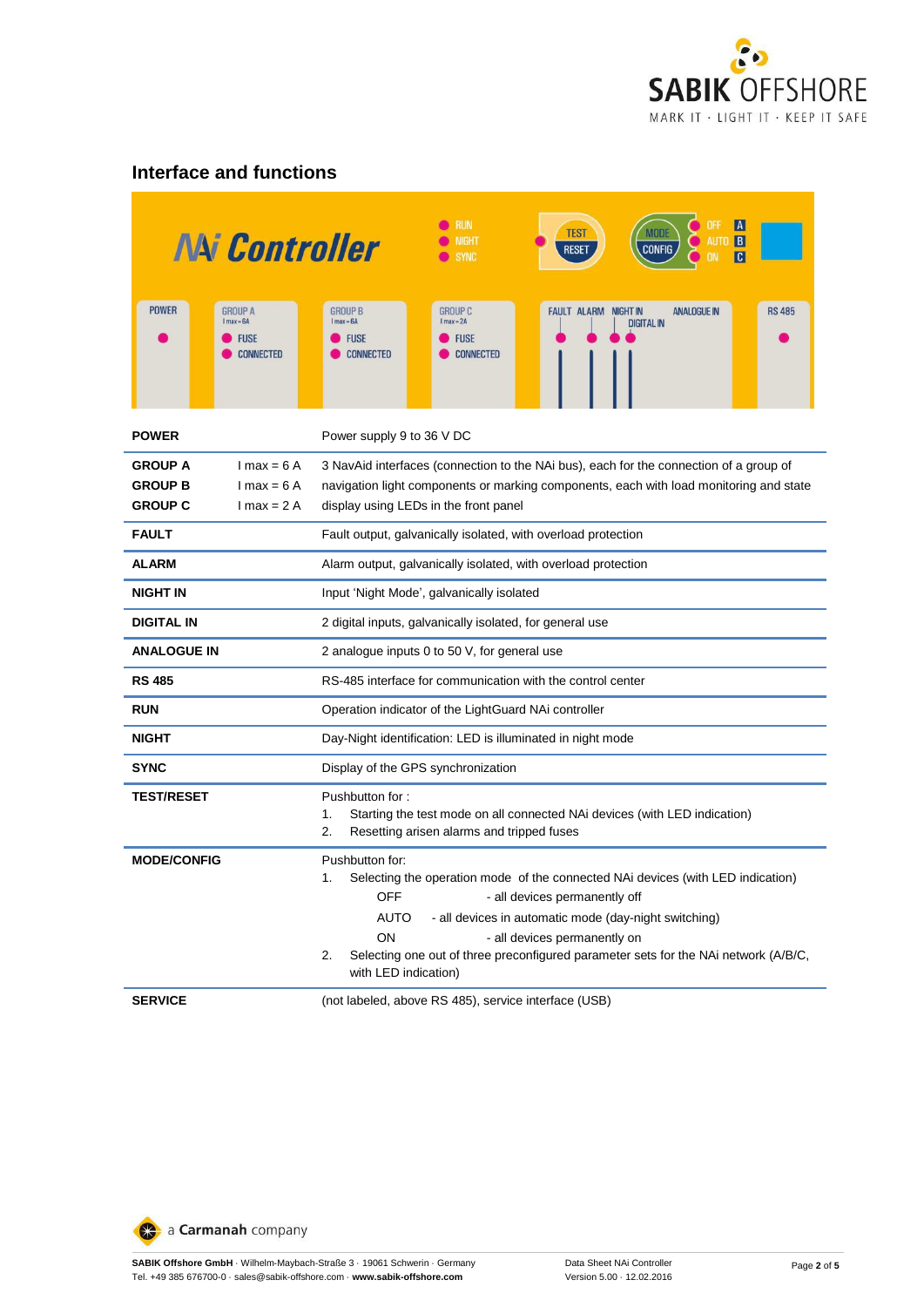

# **Technical Data**

#### **Dimensions and weight**







| Housing dimensions (width x height x depth)<br><b>Height with</b><br>plug | 248 mm x 40 mm x 115 mm<br>57 mm |
|---------------------------------------------------------------------------|----------------------------------|
| Weight                                                                    | approx. 700 g                    |

#### **Reliability**

**MTBF acc. To Siemens SN29500-1 (Ambient temperature 50 °C)**

910 000 h

a Carmanah company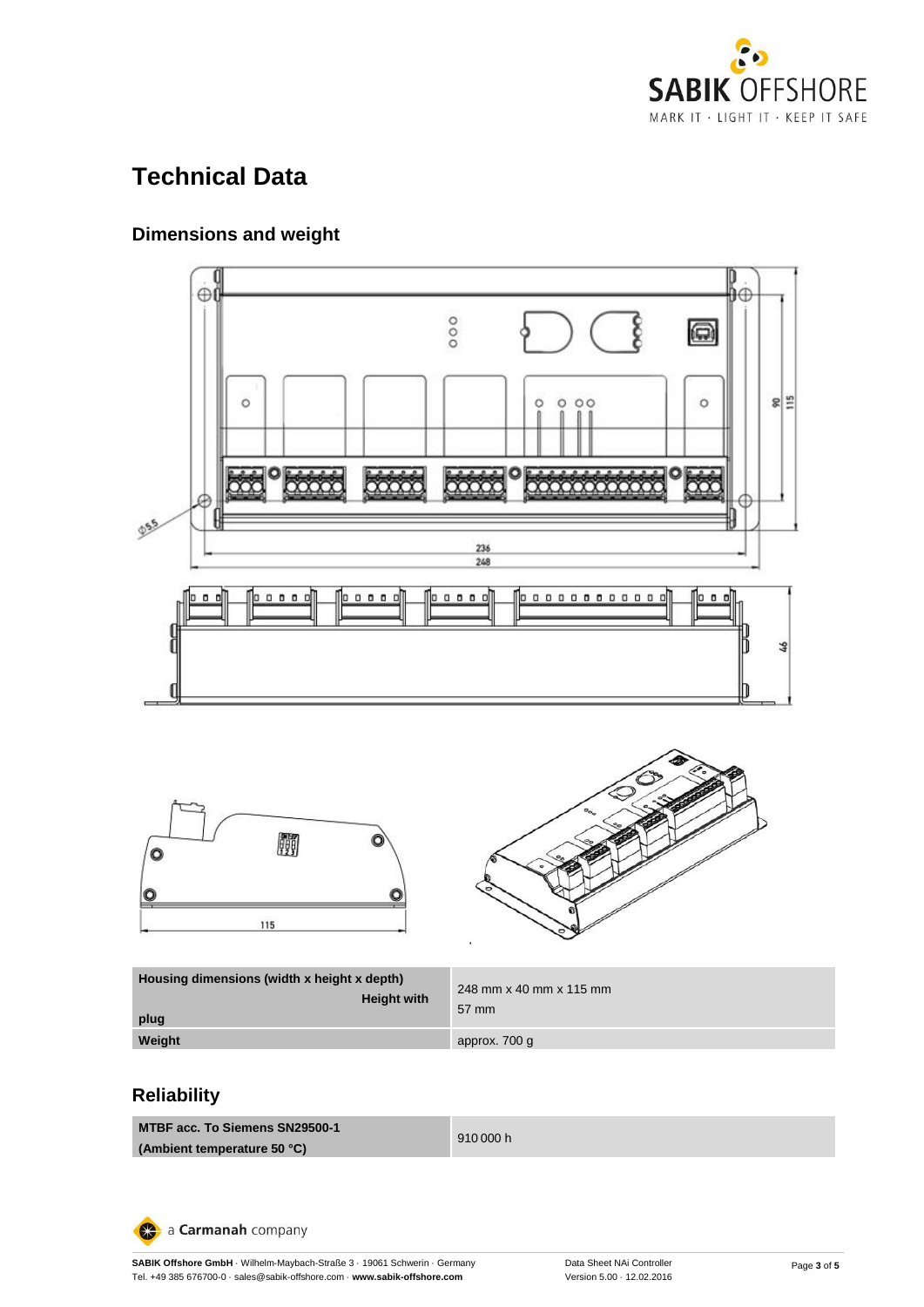

#### **Environmental conditions**

| Ambient temperature $T_A$ (operation)      | -40 °C to 55 °C                                 |
|--------------------------------------------|-------------------------------------------------|
| Ambient temperature (storage / transport)  | -40 °C to 70 °C                                 |
| Humidity (operation / storage / transport) | max. 95 %                                       |
| Degree of protection (acc. to IEC 60529)   | IP40                                            |
| <b>Protection class</b>                    | Ш                                               |
| Degree of pollution                        | V 2, condensation in operation not permissible! |

#### **EMC compliance**

| <b>EMV-Anforderungen</b> |                                                                        | <b>Applied Standard</b>        | Test standard/test criteria                                                                                                                                 |
|--------------------------|------------------------------------------------------------------------|--------------------------------|-------------------------------------------------------------------------------------------------------------------------------------------------------------|
| <b>Emission</b>          | <b>Radiated emission</b>                                               | EN 61000-6-4:2007 +<br>A1:2011 | IEC/CISPR 16-2-3:2010<br>Antenna distance 10 m                                                                                                              |
|                          | <b>Conducted emission</b>                                              | EN 61000-6-4:2007 + A1:2011    | IEC/CISPR 16-2-1:2010                                                                                                                                       |
| Interference<br>immunity | <b>Electrostatic discharge</b><br>(ESD)                                | EN 61000-6-2:2005              | IEC 61000-4-2:2008<br>Performance criterion B<br>8 kV air discharge<br>4 kV contact discharge                                                               |
|                          | <b>Electromagnetic fields</b>                                          | EN 61000-6-2:2005              | IEC 61000-4-3:2010<br>Performance criterion A<br>Field strength 10 V/m                                                                                      |
|                          | <b>Fast transients (burst)</b>                                         | EN 61000-6-2:2005              | IEC 61000-4-4:2012<br>Performance criterion B<br>Test level:<br>2 kV on DC supply lines (L+,L-)<br>1 kV on I/O, RS485 and NAi bus<br>lines (VP, VN, DP, DN) |
|                          | <b>High energy transients</b><br>(surge)                               | EN 61000-6-2:2005              | IEC 61000-4-5:2005<br>0,5 kV on DC-supply lines $(L+, L-)$<br>1 kV on I/O, RS485 and NAi bus<br>lines (VP, VN, DP, DN)                                      |
|                          | <b>Conducted disturbances,</b><br>induced by radio-frequency<br>fields | EN 61000-6-2:2005              | IEC 61000-4-6:2008<br>Performance criterion A<br>All lines:<br>Test level: 10 V                                                                             |
|                          | <b>Magnetic fields (power-</b><br>frequency)                           | EN 61000-6-2:2005              | IEC 61000-4-8:2010-11<br>30 A/m, 50 Hz                                                                                                                      |